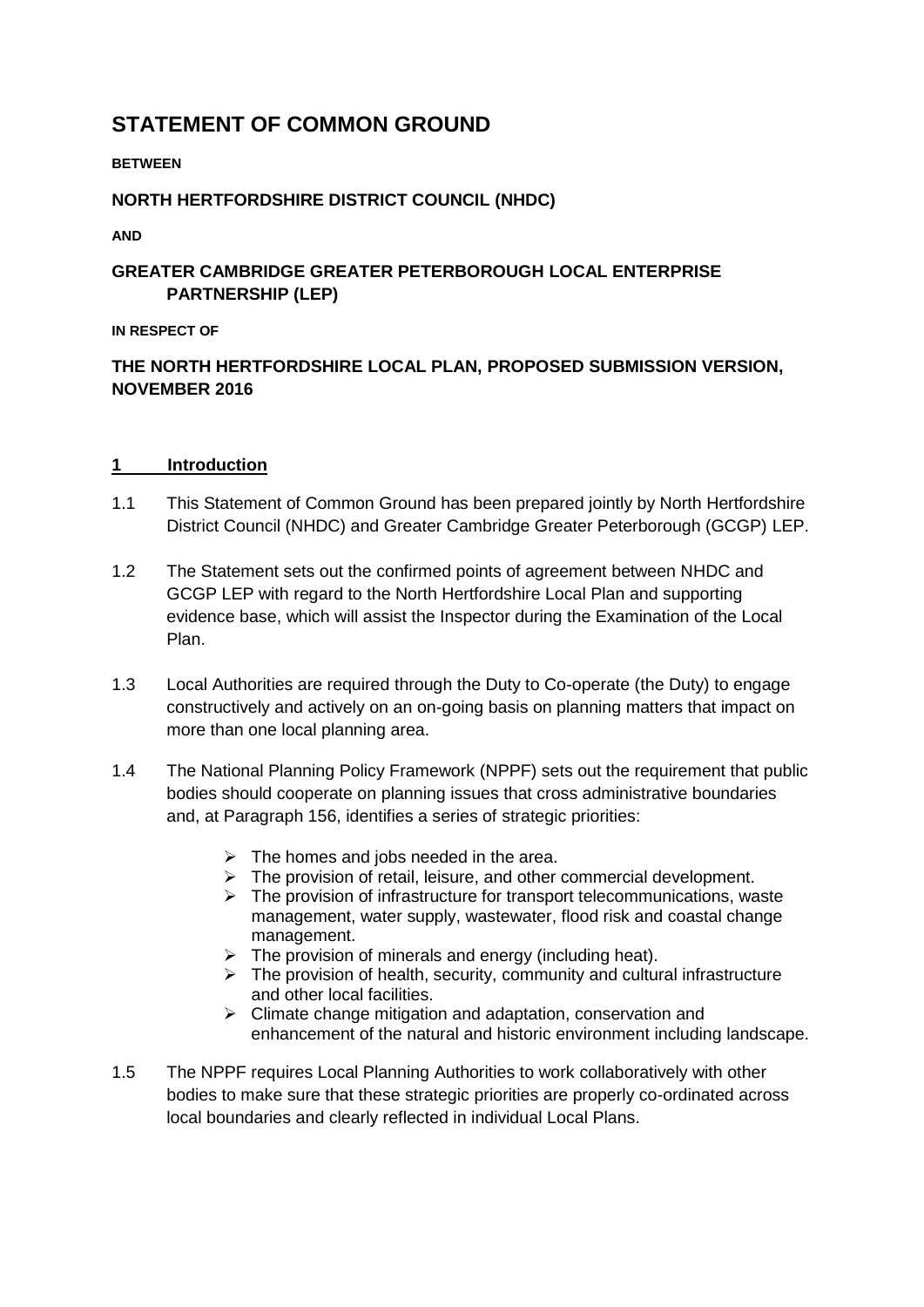1.6 Local Planning authorities are expected to demonstrate evidence of having effectively cooperated to plan for issues with cross- boundary impacts when their Local Plans are submitted for examination.

## **2 Background**

- 2.1 Greater Cambridge Greater Peterborough Enterprise Partnership is a partnership that brings together business, academia and local government to support economic growth, including in the Council area. It is a Company Limited by Guarantee that invests (principally central Government) funding into businesses and infrastructure.
- 2.2 GCGP LEP did not specifically make representations to the District Council's Proposed Submission Local Plan (2016), however, have discussed various matters as the plan has progressed.

### **3 Duty to Cooperate**

- 3.1 As set out in the Council's Duty to Cooperate statement the District Council has continuously engaged with GCGP LEP over the duration of the plan's production.
- 3.2 GCGP LEP has liaised with Officers as the Local Plan process has developed which has helped inform both the strategy and policy framework within the plan.
- 3.3 Comments received from GCGP LEP have been used to draft the different iterations of the plan so that it delivers the infrastructure and framework required to support sustainable development in North Hertfordshire and Hertfordshire in general.

### **4 Agreed Matters**

- 4.1 NHDC and GCGP LEP **agree** that the draft North Hertfordshire Local Plan, November 2016 is sound insofar as it relates to matters covered by the Duty to Cooperate.
- 4.3 GCGP LEP **agree** that the strategy, sites and policies within the NHDC Local Plan provide a sound basis for the delivery of economic growth and infrastructure in the area of the district up to 2031.
- 4.4 GCGP LEP **agree** that the housing figure identified in the plan reflects an appropriate quantum of growth for the district for the period 2011-2031. It is **agreed** that the strategy set out in the plan maximises reasonable development opportunities and that ongoing and future joint working should focus on the realisation of these.
- 4.5 GCGP LEP **agree** that the supporting evidence including the Infrastructure Delivery Plan provides a robust assessment of the extent and requirement of infrastructure to support the planned growth. It can therefore be agreed that the plan constitutes